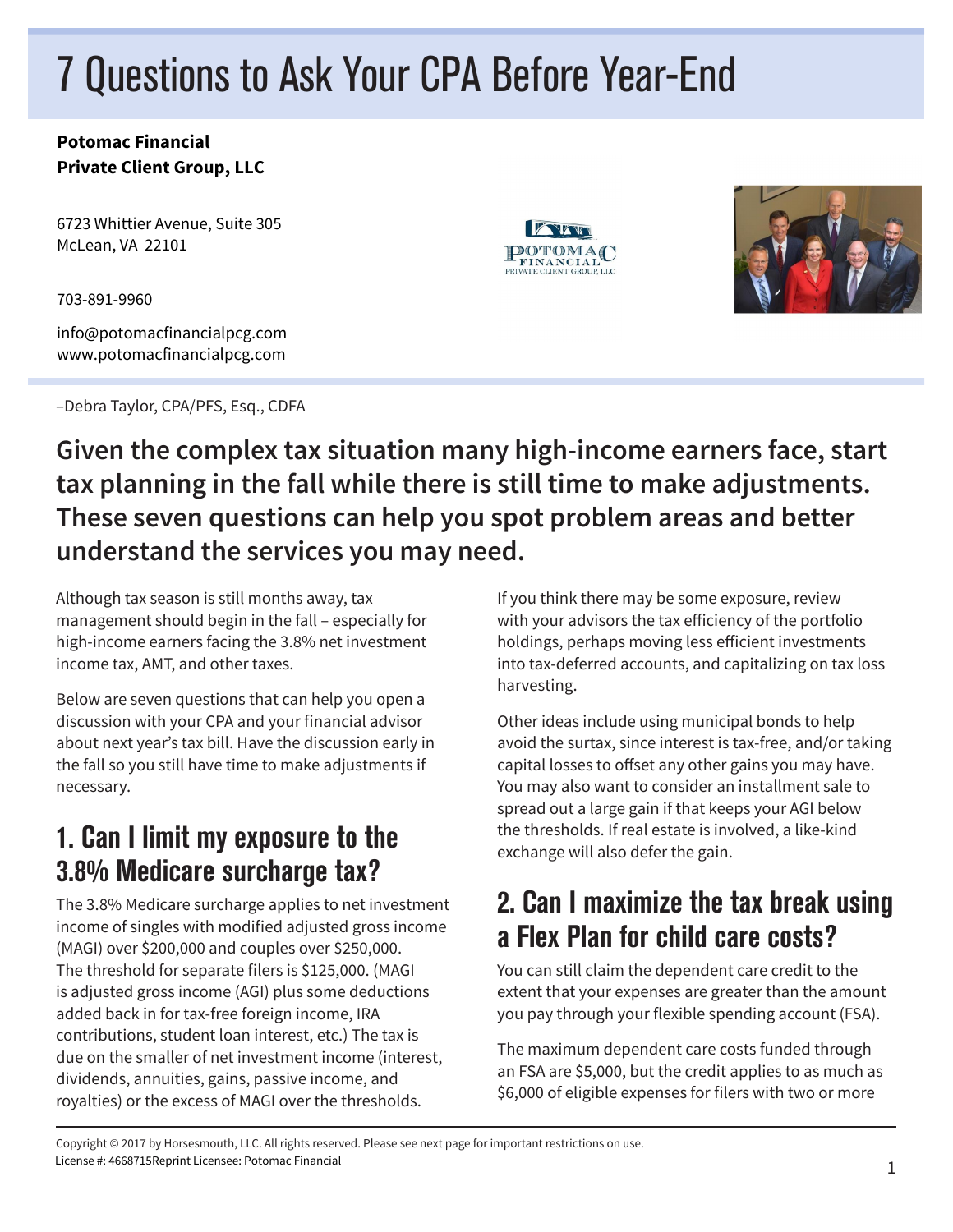children under age 13. In that case, you should run the first \$5,000 of dependent care cost through the FSA, and the next \$1,000 would be eligible for the credit on Form 2441.

For most filers, taking the dependent care credit will save an extra \$200 in taxes. Of course, no credit is allowed for any child care costs that are paid via the flex plan.

#### 3. What if my school-age child went to summer camp?

Costs related to a child's summer camp qualify for the dependent care credit. So if a you sent your child to any special day camps this summer (i.e., sports, computers, math, theatre, reading, and study), don't forget this break.

However, the costs of summer school and tutoring programs aren't eligible for the credit. They are treated as education, not care. The other rules for the credit aren't affected: the child must be under 13 and expenses must be incurred so that the parents can work.

#### 4. How should I handle an inherited IRA?

If you inherited an IRA last year, a tax planning deadline is looming. The IRA's beneficiaries are set for September 30th of the year following the death of the IRA owner. Typically, the heirs are able to take distributions from inherited IRAs over their lifetimes, unless one or more of the beneficiaries of the account are not individuals.

With non-individual beneficiaries, the IRA has to be cleaned out within five years for all beneficiaries, which is generally a negative because it denies tax-deferred growth to the beneficiaries over their lives, which is a longer period of time. The issue occurs when the owner names a charity or college as one of the beneficiaries.

Redeeming a non-individual IRA interest by September 30th can pay dividends. If the charity, school, etc., is paid off by that time, the remaining individual beneficiaries can take distributions over their lives, enjoying more tax-free buildup inside the IRA.

#### 5. How can I optimize the earnings on my children?

Optimize a child's summer job by contributing to a Roth IRA. The child can contribute up to \$5,500 as long as he has earned income of \$5,500 or more. The parents can make the contribution for the child, although the parent's pay-in counts towards the \$14,000 annual gift tax exclusion.

What difference does this make? A parent's generosity can provide a nice nest egg. A \$5,500 contribution to a 16-year-old's Roth that earns 7% each year will grow to \$151,000 at age 65 and \$212,000 at age 70. If the child works for a couple of summers and contributions are made annually, the future balance of the account will be much more significant. And remember, all qualified withdrawals are tax-free!

### 6. How can I use the 0% rate on longterm goals?

If your taxable income without long-term gains is in the 10% or 15% tax bracket, profits on the sales of assets owned over a year are tax-free until the gains push you into the 25% tax bracket which starts at \$75,901 of taxable income for married couples and \$37,951 for singles.

If part of the gain is taxed at 0% and the rest at 15%, claiming more itemizations or making a deductible IRA contribution gives you two tax breaks: 1) claiming the deduction saves on income tax and 2) it allows more capital gains to be taxed at the 0% rate.

However, taking more tax-free gains raises the adjusted gross income, which can cause more of your Social Security benefits to be taxable. In addition, your state income tax bill may jump, since many states tax gains as ordinary income.

# 7. How can I donate most effectively?

One way to turbo-charge donations to charity is by giving away appreciated assets, such as stocks. The appreciation escapes the capital gains tax and you will get a deduction for the full value in most cases, as long as you've owned the asset for longer than a year.

Copyright © 2017 by Horsesmouth, LLC. All rights reserved.

**IMPORTANT NOTICE** This reprint is provided exclusively for use by the licensee, including for client education, and is subject to applicable copyright laws. Unauthorized use, reproduction or distribution of this material is a violation of federal law and punishable by civil and criminal penalty. This material is furnished "as is" without warranty of any kind. Its accuracy and completeness is not guaranteed and all warranties expressed or implied are hereby excluded.